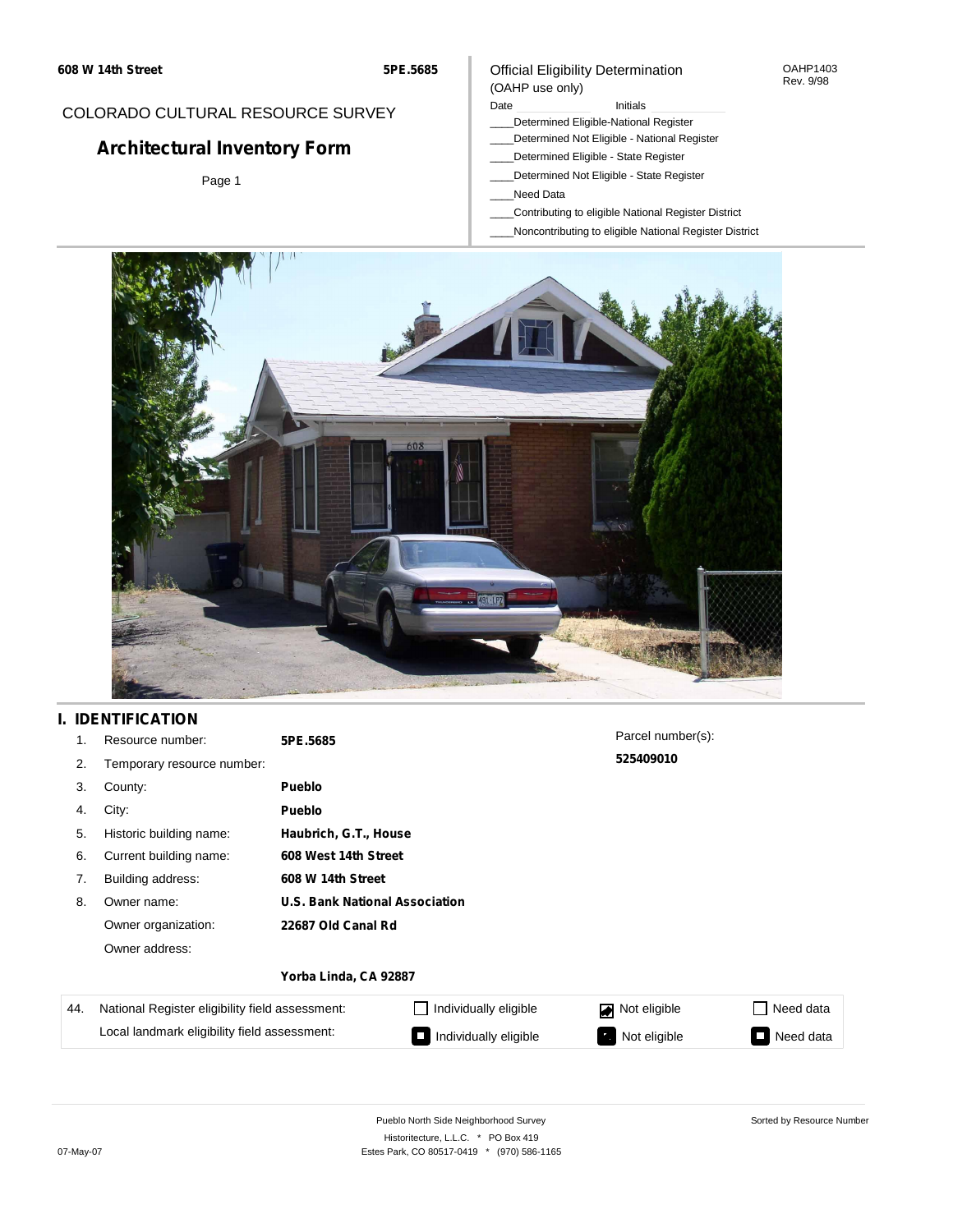Page 2

### **II. GEOGRAPHIC INFORMATION**

| 9.  | P.M.                                          |     | 6th                 |    |           | Township:              |                         | <b>20S</b> |    |           |           | Range:            | 65W |         |
|-----|-----------------------------------------------|-----|---------------------|----|-----------|------------------------|-------------------------|------------|----|-----------|-----------|-------------------|-----|---------|
|     |                                               | NE. | 1/4                 | of | <b>NW</b> | 1/4                    | of NW                   | 1/4        | of | <b>SE</b> | 1/4       | of Section        |     | 25      |
| 10. |                                               |     | UTM reference zone: |    | 13        |                        |                         |            |    |           |           |                   |     |         |
|     | Easting:                                      |     |                     |    |           | 533683                 |                         |            |    |           | Northing: |                   |     | 4236705 |
| 11. |                                               |     | USGS quad name:     |    |           |                        | <b>Northeast Pueblo</b> |            |    |           | Scale:    |                   |     | 7.5     |
|     | Year:<br>1961 (Photorevised 1970 and<br>1974) |     |                     |    |           |                        |                         |            |    |           |           |                   |     |         |
| 12. | $Lot(s)$ :                                    |     |                     |    |           | Lot 4; Block 41        |                         |            |    |           |           |                   |     |         |
|     | Addition:                                     |     |                     |    |           | <b>County Addition</b> |                         |            |    |           |           | Year of addition: |     | 1869    |

13. Boundary description and justification:

The boundary, as described above, contains but does not exceed the land historically associated with this property.

П Metes and bounds exist:

### **III. ARCHITECTURAL DESCRIPTION**

| 14. | Building plan (footprint, shape):    | <b>Rectangular Plan</b>              |                       |
|-----|--------------------------------------|--------------------------------------|-----------------------|
|     | Other building plan descriptions:    |                                      |                       |
| 15. | Dimensions in feet (length x width): | 1,113 square feet                    |                       |
| 16. | Number of stories:                   | 1                                    |                       |
| 17. | Primary external wall material(s):   | <b>Brick</b><br><b>Wood/Shingle</b>  | Other wall materials: |
| 18. | Roof configuration:                  | Gabled Roof/Hip-on-gable Roof        |                       |
|     | Other roof configurations:           |                                      |                       |
| 19. | Primary external roof material:      | <b>Asphalt Roof/Composition Roof</b> |                       |
|     | Other roof materials:                |                                      |                       |
| 20. | Special features:                    | Fence                                |                       |
|     |                                      | <b>Garage/Attached Garage</b>        |                       |
|     |                                      | Chimney                              |                       |
|     |                                      | Porch                                |                       |

#### 21. General architectural description:

Oriented to the north, this house rests on a white-painted concrete foundation, with 3-light hopper basement windows. A redbrown brick veneer clads the exterior walls, and brown-painted square-cut wood shingles cover the gable ends. Most windows **are 6-over-6-light, double-hung sash, with white-painted wood frames, aluminum-frame storm windows, and concrete sills.** Paired windows feature 9-over-9-light windows in a rectangular glazing pattern. A 9-light awning, hopper, or sash window, with same glazing pattern, pierces the front (north-facing) gable. An enclosed, integral porch fills the northeast corner of the house. Spanning between the dark-brown-brick porch piers is a red-brown brick kneewall and 6-over-6-light windows. A doorway opens in the center of this porch's north elevation. Another porch spans a portion of the rear elevation, apparently sheltering a doorway. Attached to the house's southeast corner is a single-car garage. Its front (north) elevation hosts a steel, overheadretractable garage door, painted white. Gray interlocking asphalt shingles cover the gable-on-hip main roof and all other roof surfaces. The rafter ends are exposed and knee brackets appear beneath the gables. A brick chimney protrudes from the roof **ridge.**

NOTE: Due to inaccessibility and dense foliage, not every detail of this house could be recorded from public rights-of-way.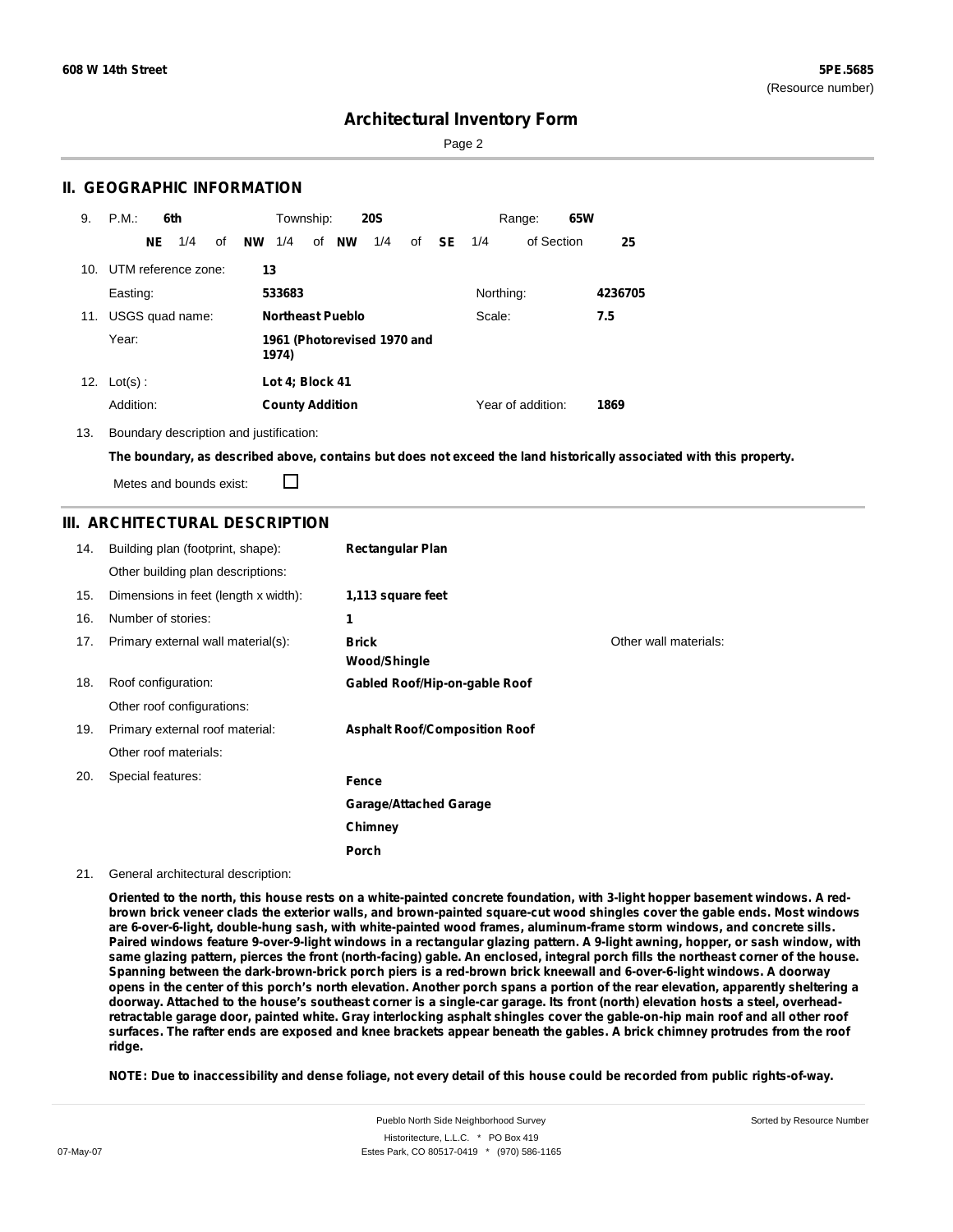| 22. Architectural style:    | Late 19th And Early 20th Century American Movements/Craftsman |
|-----------------------------|---------------------------------------------------------------|
| Other architectural styles: |                                                               |
| Building type:              | <b>Bungalow</b>                                               |

23. Landscape or special setting features:

This property is located on terrain sloping downward from northwest to southeast, with an elevation of around 4,700 feet above mean sea level. The neighborhood features modest, one- and two-story houses. Setbacks from West 14th Street are generally the same on this block. This property is situated on the south side of West 14th Street, between 608 West 14th Street to the east and 616-620 West 14th Street to the west. Grass covers the strip separating the sidewalk from the street. A planted-grass yard, with mature landscaping, covers the property. However, dense foliage largely conceals the house. A combination of chain-link **and wood privacy fences surrounds the yard.**

24. Associated buildings, features or objects: **No associated buildings identified.**

#### **IV. ARCHITECTURAL HISTORY**

| 25. | Date of Construction:                         | Estimate:                        | Actual: | 1914                                                                                                                                                                                                                                                         |
|-----|-----------------------------------------------|----------------------------------|---------|--------------------------------------------------------------------------------------------------------------------------------------------------------------------------------------------------------------------------------------------------------------|
|     | Source of Information:                        |                                  |         | Pueblo County Office of Tax Assessor. Property information card [internet].                                                                                                                                                                                  |
| 26. | Architect:                                    | unknown                          |         |                                                                                                                                                                                                                                                              |
|     | Source of information:                        |                                  |         |                                                                                                                                                                                                                                                              |
| 27. | Builder:                                      | unknown                          |         |                                                                                                                                                                                                                                                              |
|     | Source of information:                        |                                  |         |                                                                                                                                                                                                                                                              |
| 28. | Original Owner:                               | G.T. Haubrich                    |         |                                                                                                                                                                                                                                                              |
|     | Source of information:                        | Co. consulted 1886 through 2003. |         | Pueblo City Directory. Pueblo, Co.; Salt Lake City; Kansas City, Mo.; and others: R.L. Polk &                                                                                                                                                                |
| 29. | Construction history:                         |                                  |         |                                                                                                                                                                                                                                                              |
|     | the reconstruction of the rear (south) porch. |                                  |         | According to Pueblo County Tax Assessor records, this building was constructed in 1914. An analysis of the style, materials,<br>and historical records corroborates this date. The only notable alterations have been the replacement of doors and, perhaps, |

30. Location: **original** Date of move(s):

#### **V. HISTORICAL ASSOCIATIONS**

| 31. | Original use(s):     | <b>Single Dwelling</b> |
|-----|----------------------|------------------------|
| 32. | Intermediate use(s): | <b>Single Dwelling</b> |
| 33. | Current use(s):      | <b>Single Dwelling</b> |
| 34. | Site type(s):        | <b>Residence</b>       |

35. Historical background:

The first owner and resident of this house, constructed in 1914, was G.T. Haubrich. R.C. Street was the resident in 1919.

Around 1930, Elmar Anderson purchased this property and resided here with his wife, Bessie. The couple came to Pueblo in 1909. They had a son, Liston Anderson. Elmar died in 1939. Bessie continued to reside here until 1951, when she moved to **Colorado Springs. She died there in November 1955.**

Following Bessie Anderson at this address was Lora Slater, who remained here through at least 1960. George E. and Mayme Harmon purchased this property in 1973, selling and repurchasing the house several times between then and 2003, when the **U.S. Bank National Association acquired the property.**

Sources of information: 36.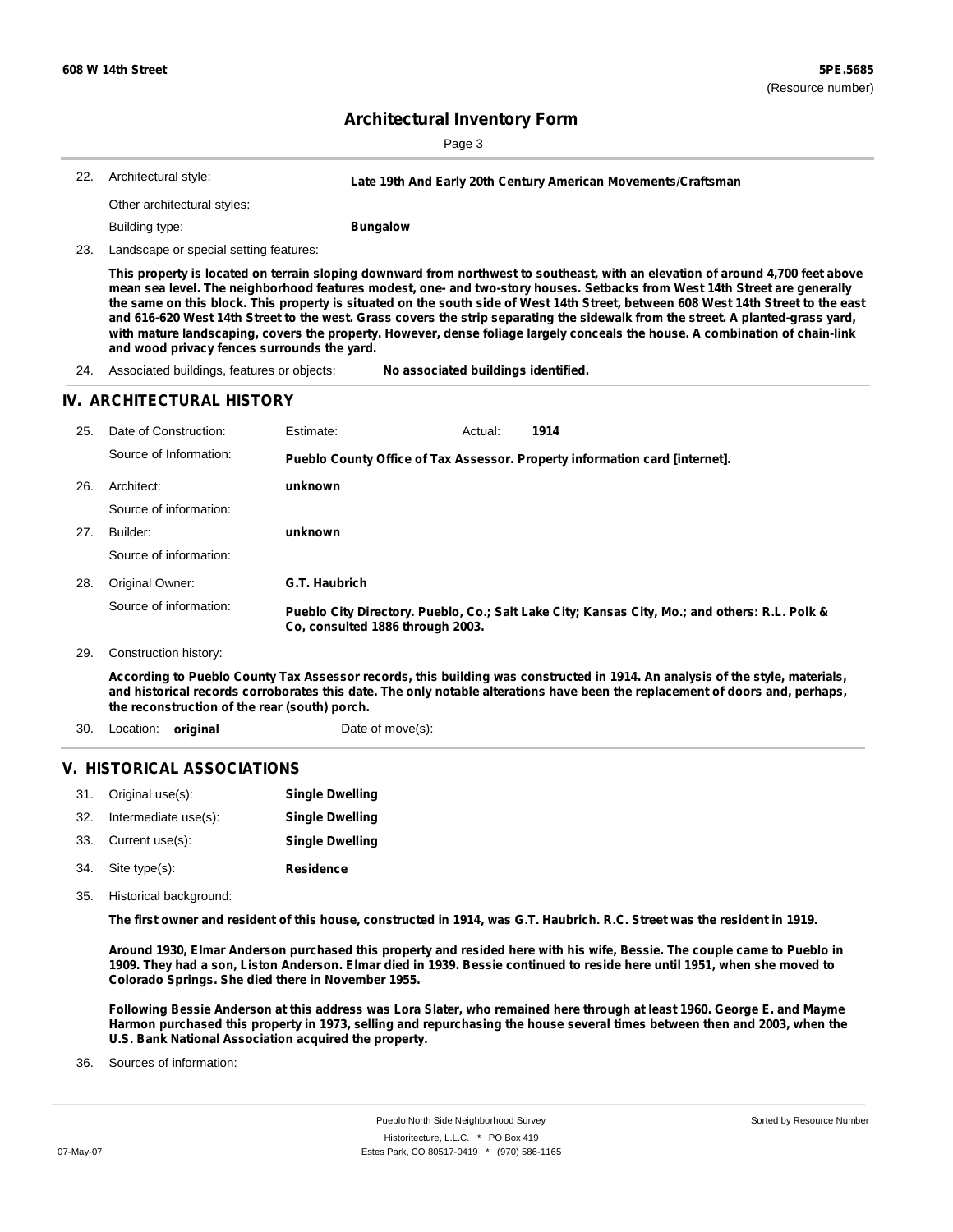Page 4

**Pueblo County Office of Tax Assessor. Property information card [internet].**

**Pueblo City Directory. Pueblo, Co.; Salt Lake City; Kansas City, Mo.; and others: R.L. Polk & Co, consulted 1886 through 2003.**

**Sanborn Fire Insurance Maps (for Pueblo, Colorado). New York: Sanborn Map and Publishing Co., 1883, 1886, 1889, 1893, 1904-05, 1904-51, and 1904-52.**

**"Anderson (Bessie)" [obituary]. Pueblo Chieftain, 18 November 1955, p. 14.**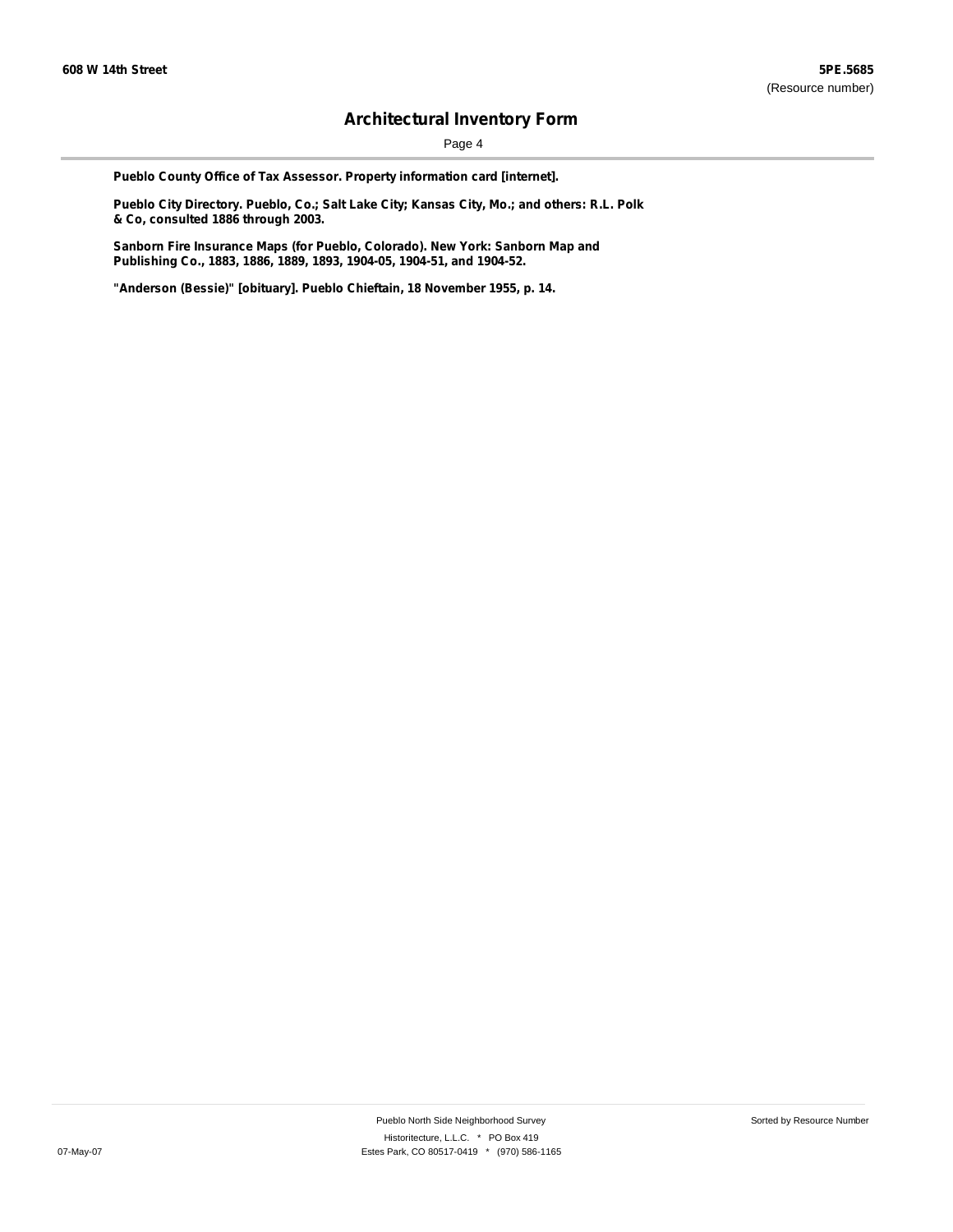÷

Sorted by Resource Number

# **Architectural Inventory Form**

Page 5

|     | <b>VI. SIGNIFICANCE</b>                                                                                                                                                                                                                                                                                                                                                                                                                                                                                                                                                                                                                                                                                                |  |  |  |  |  |
|-----|------------------------------------------------------------------------------------------------------------------------------------------------------------------------------------------------------------------------------------------------------------------------------------------------------------------------------------------------------------------------------------------------------------------------------------------------------------------------------------------------------------------------------------------------------------------------------------------------------------------------------------------------------------------------------------------------------------------------|--|--|--|--|--|
| 37. | Local landmark designation:<br>Yes $\Box$<br>No.                                                                                                                                                                                                                                                                                                                                                                                                                                                                                                                                                                                                                                                                       |  |  |  |  |  |
|     | Designation authority:                                                                                                                                                                                                                                                                                                                                                                                                                                                                                                                                                                                                                                                                                                 |  |  |  |  |  |
|     | Date of designation:                                                                                                                                                                                                                                                                                                                                                                                                                                                                                                                                                                                                                                                                                                   |  |  |  |  |  |
| 38. | Applicable National Register criteria:                                                                                                                                                                                                                                                                                                                                                                                                                                                                                                                                                                                                                                                                                 |  |  |  |  |  |
|     | A. Associated with events that have made a significant contribution to the broad pattern of our history.<br>l.<br>B. Associated with the lives of persons significant in our past.<br>$\Box$<br>C. Embodies the distinctive characteristics of a type, period, or method of construction, or represents the work<br>◙<br>of a master, or that possess high artistic values, or represents a significant and distinguished entity whose<br>components may lack individual distinction.<br>D. Has yielded, or may be likely to yield, information important in history or prehistory.<br>Qualifies under Criteria Considerations A through G (see manual).<br>Does not meet any of the above National Register criteria. |  |  |  |  |  |
|     | <b>Pueblo Standards for Designation:</b>                                                                                                                                                                                                                                                                                                                                                                                                                                                                                                                                                                                                                                                                               |  |  |  |  |  |
|     |                                                                                                                                                                                                                                                                                                                                                                                                                                                                                                                                                                                                                                                                                                                        |  |  |  |  |  |
|     | 1a. History<br>Have direct association with the historical development of the city, state, or nation; or                                                                                                                                                                                                                                                                                                                                                                                                                                                                                                                                                                                                               |  |  |  |  |  |
|     | <u>1b. History</u>                                                                                                                                                                                                                                                                                                                                                                                                                                                                                                                                                                                                                                                                                                     |  |  |  |  |  |
|     | Be the site of a significant historic event; or<br>$\mathcal{L}_{\mathcal{A}}$                                                                                                                                                                                                                                                                                                                                                                                                                                                                                                                                                                                                                                         |  |  |  |  |  |
|     | 1c. History<br>Have direct and substantial association with a person or group of persons who had influence on society.<br>$\blacksquare$                                                                                                                                                                                                                                                                                                                                                                                                                                                                                                                                                                               |  |  |  |  |  |
|     | 2a. Architecture                                                                                                                                                                                                                                                                                                                                                                                                                                                                                                                                                                                                                                                                                                       |  |  |  |  |  |
|     | Embody distinguishing characteristics of an architectural style or type; or<br>$\overline{\phantom{a}}$                                                                                                                                                                                                                                                                                                                                                                                                                                                                                                                                                                                                                |  |  |  |  |  |
|     | 2b. Architecture                                                                                                                                                                                                                                                                                                                                                                                                                                                                                                                                                                                                                                                                                                       |  |  |  |  |  |
|     | Be a significant example of the work of a recognized architect or master builder, or<br>$\sim$                                                                                                                                                                                                                                                                                                                                                                                                                                                                                                                                                                                                                         |  |  |  |  |  |
|     | 2c. Architecture<br>Contain elements of architectural design, engineering, materials, craftsmanship, or artistic merit which represent a<br>О<br>significant or influential innovation;                                                                                                                                                                                                                                                                                                                                                                                                                                                                                                                                |  |  |  |  |  |
|     | 2d. Architecture                                                                                                                                                                                                                                                                                                                                                                                                                                                                                                                                                                                                                                                                                                       |  |  |  |  |  |
|     | Portray the environment of a group of people or physical development of an area of the city in an era of history<br>$\Box$<br>characterized by a distinctive architectural style.                                                                                                                                                                                                                                                                                                                                                                                                                                                                                                                                      |  |  |  |  |  |
|     | 3a. Geography                                                                                                                                                                                                                                                                                                                                                                                                                                                                                                                                                                                                                                                                                                          |  |  |  |  |  |
|     | Have a prominent location or be an established, familiar, and orienting visual feature of the contemporary city, or                                                                                                                                                                                                                                                                                                                                                                                                                                                                                                                                                                                                    |  |  |  |  |  |
|     | 3b. Geography                                                                                                                                                                                                                                                                                                                                                                                                                                                                                                                                                                                                                                                                                                          |  |  |  |  |  |
|     | Promote understanding and appreciation of Pueblo's environment by means of distinctive physical characteristics<br>or rarity; or                                                                                                                                                                                                                                                                                                                                                                                                                                                                                                                                                                                       |  |  |  |  |  |
|     | 3c. Geography                                                                                                                                                                                                                                                                                                                                                                                                                                                                                                                                                                                                                                                                                                          |  |  |  |  |  |
|     | Make a special contribution to Pueblo's distinctive character.<br>$\sim$                                                                                                                                                                                                                                                                                                                                                                                                                                                                                                                                                                                                                                               |  |  |  |  |  |
|     | Not Applicable<br>Does not meet any of the above Pueblo landmark criteria.<br>$\overline{\phantom{a}}$                                                                                                                                                                                                                                                                                                                                                                                                                                                                                                                                                                                                                 |  |  |  |  |  |
|     |                                                                                                                                                                                                                                                                                                                                                                                                                                                                                                                                                                                                                                                                                                                        |  |  |  |  |  |
| 39. | Area(s) of Significance:<br><b>Architecture</b>                                                                                                                                                                                                                                                                                                                                                                                                                                                                                                                                                                                                                                                                        |  |  |  |  |  |
| 40. | Period of Significance:<br>1914                                                                                                                                                                                                                                                                                                                                                                                                                                                                                                                                                                                                                                                                                        |  |  |  |  |  |
| 41. | National:<br>Level of significance:<br>State<br>Local<br>т,<br>П                                                                                                                                                                                                                                                                                                                                                                                                                                                                                                                                                                                                                                                       |  |  |  |  |  |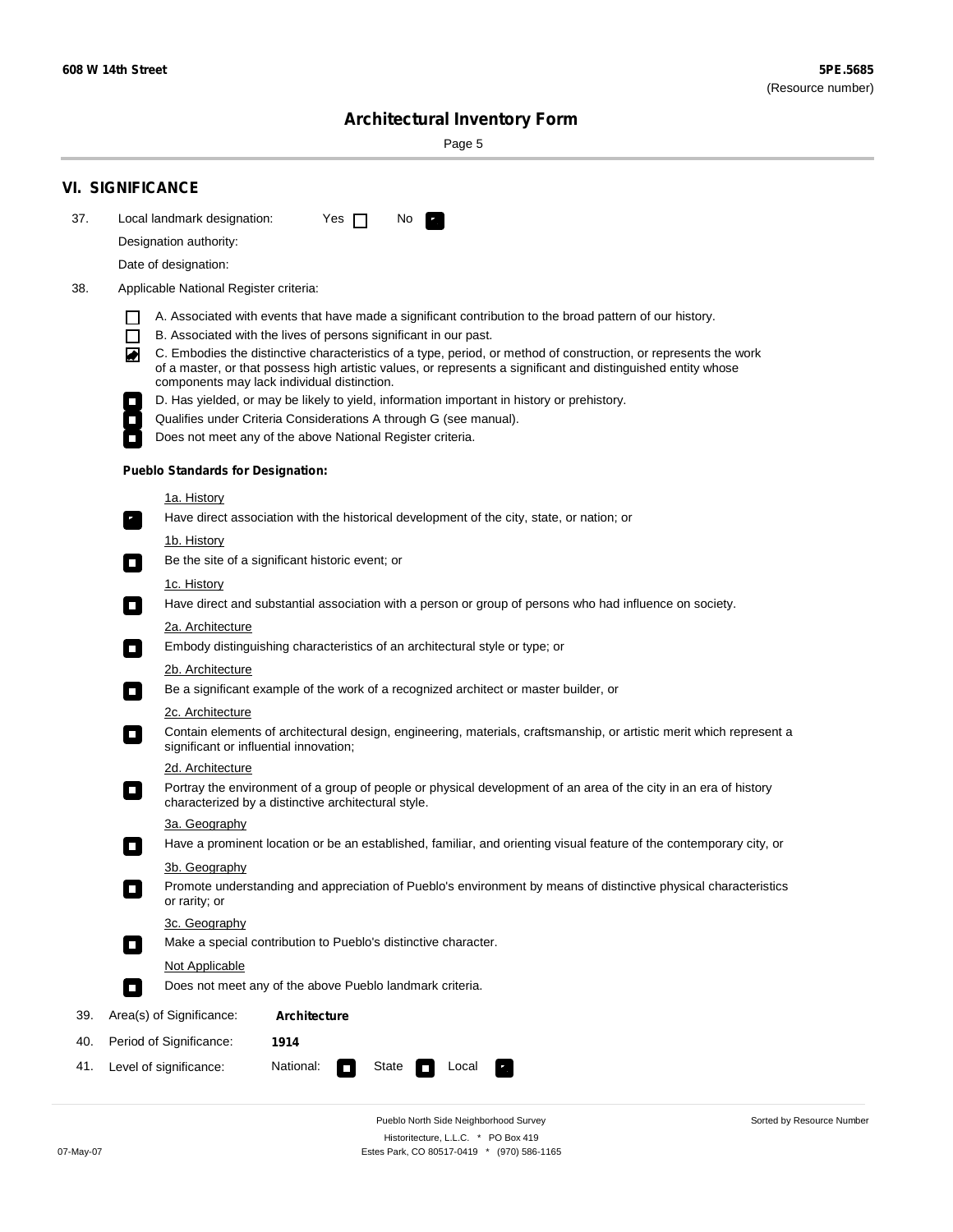Page 6

#### 42. Statement of significance:

This property is historically significant under Pueblo Local Landmark criterion 1A for its association with the development of Pueblo's North Side Neighborhood in the first half of the 20th Century, when popular suburban styles and forms of houses, like this one, were widely constructed on the remaining undeveloped portions of this neighborhood. As well, the house is architecturally significant under National Register criterion C (Pueblo Local Landmark criterion 2A) as an intact example of a **Craftsman-style bungalow. However, the levels of architectural and historical significance, combined with physical integrity,** are not to the extent that this property would qualify for individual listing in the National Register of Historic Places, the Colorado State Register of Historic Properties, or as a City of Pueblo Landmark. Nonetheless, it is most likely a contributing **resource within any potential historic district.**

43. Assessment of historic physical integrity related to significance:

Constructed in 1914, this house exhibits a moderately high level of physical integrity relative to the seven aspects of integrity as defined by the National Park Service and the Colorado Historical Society: location, setting, design, materials, workmanship, feeling, and association. The only notable alterations have been the replacement of doors and, perhaps, a **reconstructed back (rear) porch.**

#### **VII. NATIONAL REGISTER ELIGIBILITY ASSESSMENT**

National Register eligibility field assessment: 44. Local landmark eligibility field assessment:

**Individually eligible Not eligible** Not eligible **Need data Individually eligible Not eligible Not eligible Need data** 

No<sub>D</sub>

45. Is there National Register district potential? Yes

**Pueblo's North Side Neighborhood represents the evolution of the city's professional middle and upper classes. Its diversity of architectural styles and forms directly represents the city's changing economic and cultural climates. As well, the neighborhood is distinctive because it appears to have evolved independently of the area's dominant industry, steel manufacturing.** Discuss:

 $\blacksquare$ 

Yes Yes No

 $No$   $N/A$ 

 $N/A$   $\Box$ 

If there is National Register district potential, is this building contributing:

46. If the building is in existing National Register district, is it contributing:

### **VIII. RECORDING INFORMATION**

| 47. | Photograph numbers): | <b>CD-ROM Photo Disc: North Side Photos</b><br>File Name(s): 14thstw608                                                       |
|-----|----------------------|-------------------------------------------------------------------------------------------------------------------------------|
|     | Negatives filed at:  | <b>Special Collections</b><br><b>Robert Hoag Rawlings Public Library</b><br>100 East Abriendo Avenue<br>Pueblo, CO 81004-4290 |
| 48. | Report title:        | <b>Pueblo North Side Neighborhood Survey</b>                                                                                  |
| 49. | $Date(s)$ :          | 07/13/05                                                                                                                      |
| 50. | Recorder(s):         | <b>Adam Thomas</b>                                                                                                            |
| 51. | Organization:        | Historitecture, L.L.C.                                                                                                        |
| 52. | Address:             | <b>PO Box 419</b>                                                                                                             |
|     |                      | Estes Park, CO 80517-0419                                                                                                     |
| 53. | Phone number(s):     | (970) 586-1165                                                                                                                |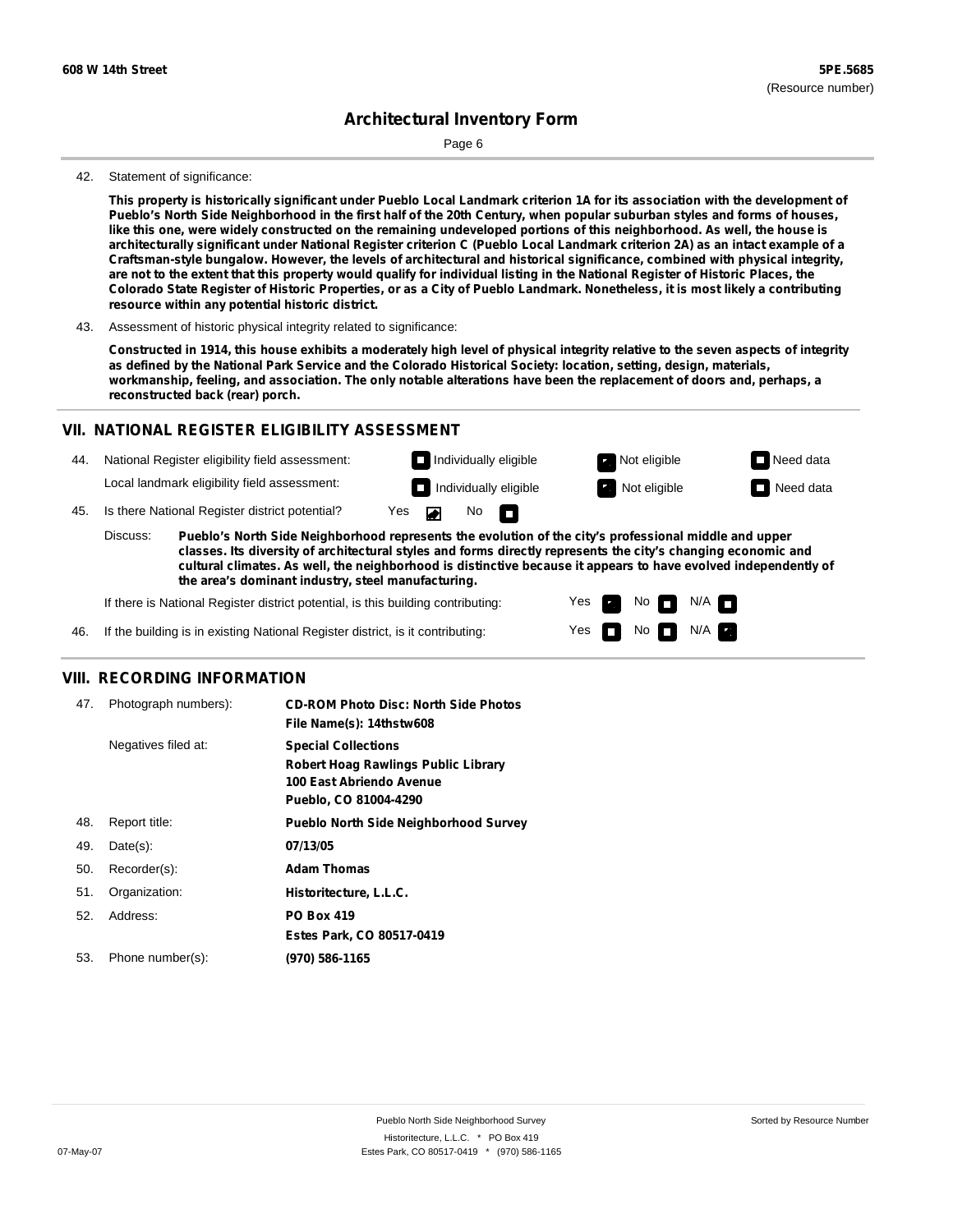Page 7